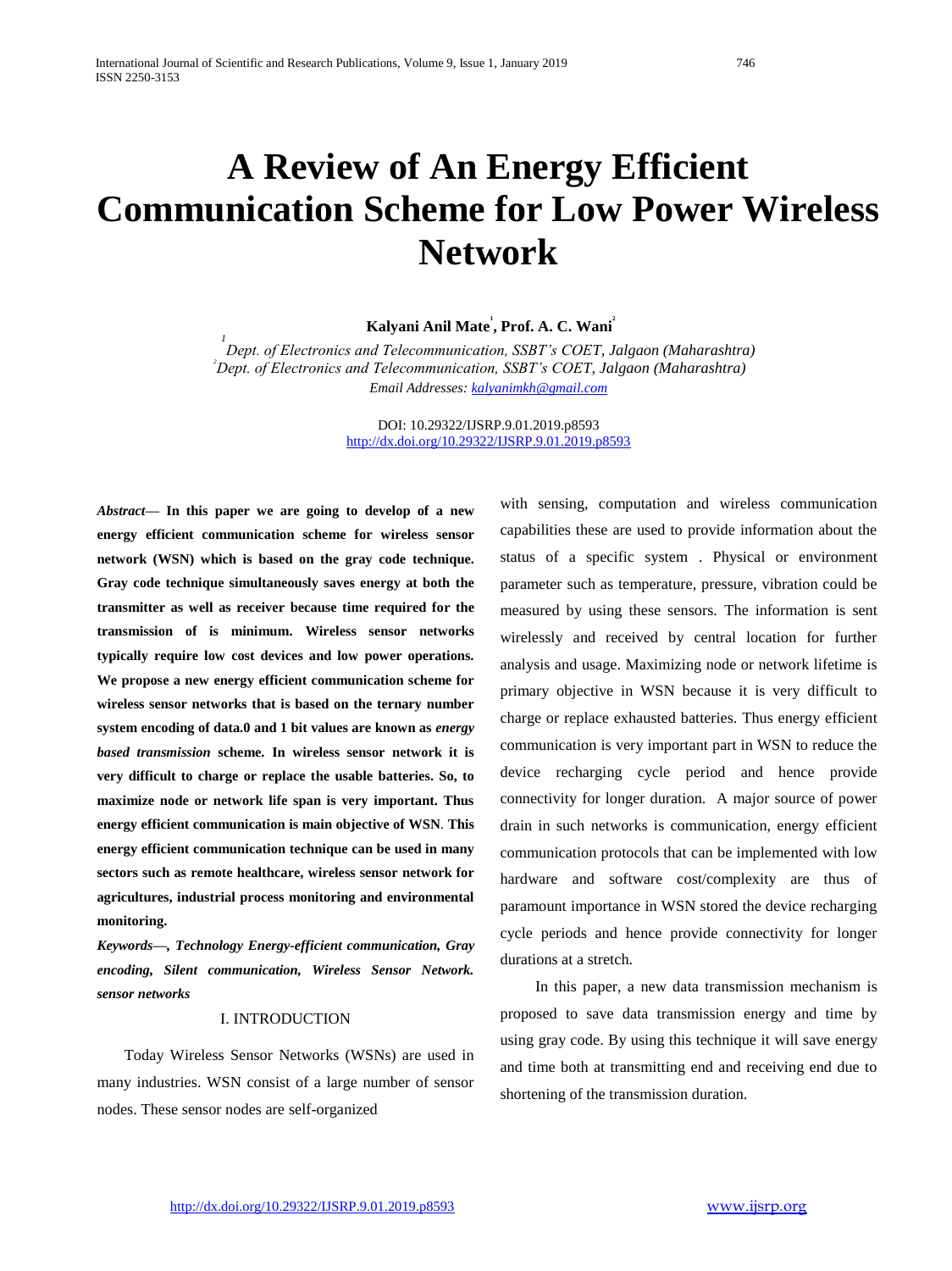# II. REVIEW OF RELATED WORK

 Energy based Transmission (EbT) scheme was proposed in [4], not only utilize non- zero voltage level for both 0 and 1. They keep both transmitter and receiver switched on for the entire duration of transmission of data. To reduce energy consumption researches focus on the MAC layer design [5], [6], [7], optimizing data transmission through intelligent selection of paths.

 A new communication scheme called Communication through Silence (CtS) [8], involves the use of silent periods opposed to EbT. In CtS a minimal amount of energy is used to deliver information between sensors along with use of silence. There are some disadvantages in CtS like exponential in communication time. So an alternative strategy, Variable Based Tactic Communication (VarBaTac) was design in [10], that uses a variable coding base to control the trade –off between network throughput and energy is saving. VarBaTac is used to minimize the delay introduced by CtS. But there is no idea about the energy saved by CtS and VarBaTac for noisy channels.

 New strategy RBNSizeComm [9], [11], which combines the concept of CtS and VarBaTac. RBNSizeComm recodes binary coded data using a redundant radix based number representation and then use silent periods for communicating the digit zero. By using the redundant binary number system (RBNS) that utilizes the digit from the set- 1, 0, 1 to represent a number with radix 2, significantly reduce the number of non zero that need to be transmitted. Low-Energy Adaptive Clustering Hierarchy (LEACH) [12], uses localized coordination to provide scalability and robustness for dynamic network and incorporates data DATA fusion for the routing protocol to reduce the amount of information that must be transferred to the base station.

 To improve the performance ternary number system encoding of data called as Ternary with Silent

Symbol (TSS) is design in [16]. In this system data is converted from binary to ternary by using silent symbol strategy. Aim of this strategy is save the energy simultaneously both at transmitter and receiver. An efficient algorithm for conversion from binary to ternary and vice versa is used that does not involve any division or multiplication but only addition. Spatial correlation model was developed in [13] are based on the locations of sensor nodes or statistical features of sensor nodes data. To detect the damage occurs gradually, a semantic clustering model was design in [14], this model was based on fuzzy systems which find out the semantic neighbourhood relationship. This type of spatial correlation model is not accurate to pinpoint the location of sensor node. New model [15], resolve the drawbacks of spatial correlation model. In this model Pearson Correlation Coefficient was used to measure the correlation between sensor node data.

# III. PROPOSED ENERGY EFFICIENT DATA TRANSMISSION METHOD

A new method for energy efficient transmission of data are design which is gray code method. In this techniques energy required for the data transmission is minimized as well as time required for data transmission is also less than the available systems.

#### **A. Gray Code Technique**:

 In gray code techniques data is transmitted using silent periods means energy is used only at the time of transmission of 1 and at the transmission of 0energy is not used. In the previous system to transmit the data, it is transmitted in the form of binary number. But in the proposed system data is transmitted in the form of gray code because number of 1 obtain in the gray code is less than the number of 1 obtain in the binary code so energy used for the data transmission is less than the previous system. The Number of transmission of the 1 in a binary code system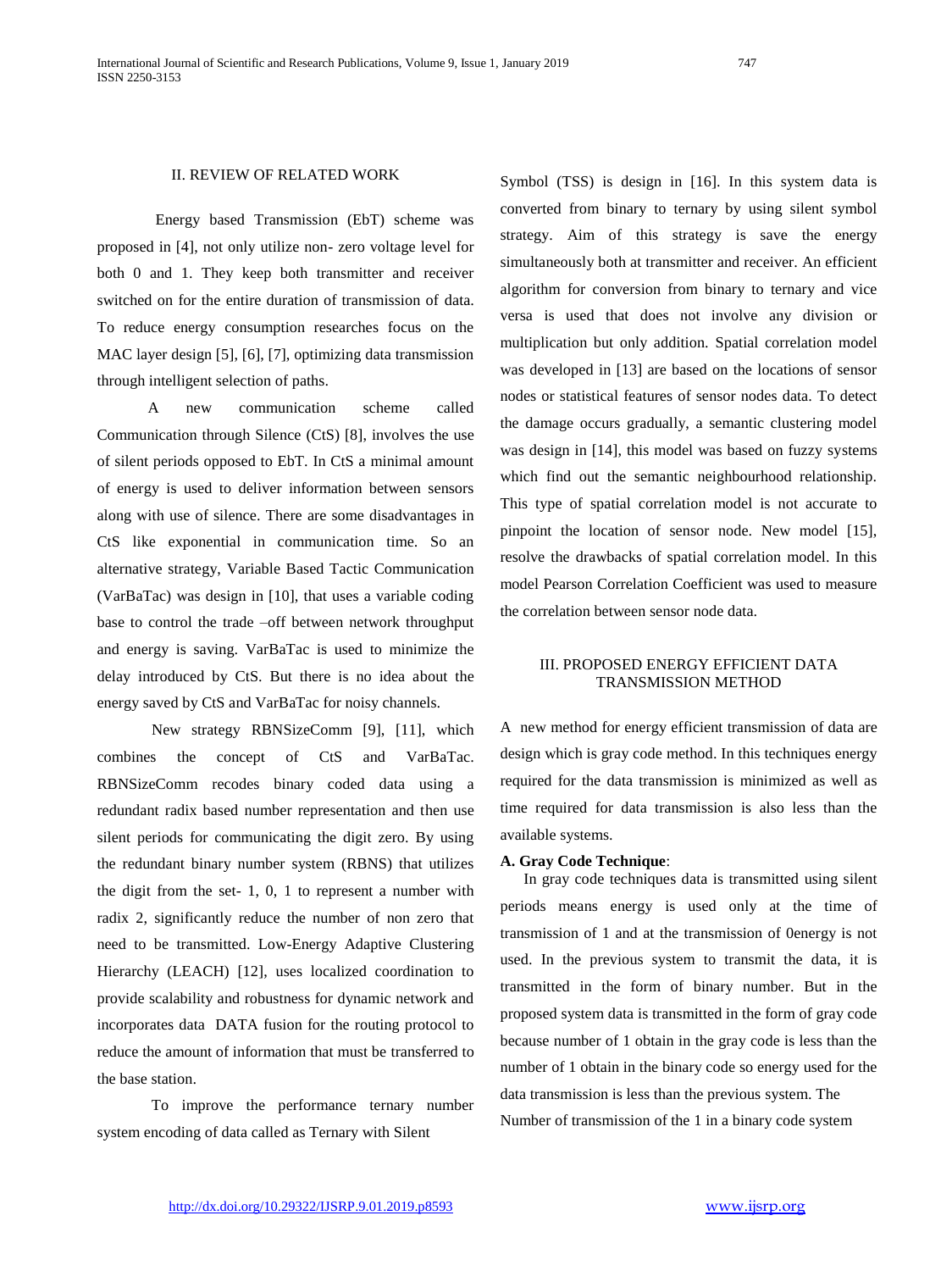in binary number is 3 and number of 1 in gray code is 2, therefore energy consumed for binary code is greater than the gray code. At the receiving end also data is received in the form of gray code so at this end also energy is consumed

# **B. Algorithm:**

#### **Binary to Gray Conversion algorithm:**

- 1) The M.S.B of the gray code is equal to the first bit of the given binary number.
- 2) ) Now the second bit of the code is exclusiveor of the first and second bit of the given binary number i.e. if both the bits are same the result obtain is 0 and if they are different the result is 1
- 3) . The third bit of gray code is exclusively equal of the second and third bit of the given binary number. Thus the binary to the gray code conversion is performed.

#### **Gray to Binary Conversion algorithm:**

- 1) The M.S.B of the binary number is equal to the M.S.B of the given gray code.
- 2) Now if the second gray bit is 0 the second binary bit is similar as the previous or the first bit. If the gray bit is 1the second binary bit is 0.
- **3)** This step is repeated for all the bits to do gray code to binary



Figure 1: Block Diagram Of Gray code system

# IV. SYSTEM ARCHTECTURE

1) To create WSN it need to configure some sensor (eg. Temp sensor) can be used to collect data from as like many sensors can be used. Data obtain is converted into digital signal by 10 bit internal ADC which generate decimal output up to 1024 decimal value. As

it collects data from surrounding it is also called as sensor node.

- 2) Decimal number is directly given to a conversion centre (PC or server) where an algorithm or function will convert decimal number into binary signal. i.e. either using any of the three techniques. The decimal (base ten) number system has 10 possible values (0, 1, 2, 3, 4, 5, 6, 7, 8 or 9) for each place value. In contrast, the binary number system has two possible value represented as 0 or 1 for each place value. Since the binary system is the internal language of electronic computer, serious computer programs should understand how to convert from decimal to binary. Following are the simple steps how to convert these numbers.
	- Short division by two with reminder.
	- Write the integer answer (quotient) under the long division symbol, and write the reminder (0 or 1) to the right of the dividend.
	- Continue the divided until you reach 0.
- 3) Once the number is obtain then that no is needed to be convert into gray as per our energy save technique for data transmission. For to convert it into gray it need to compare each MSB with nearest binary bit of data using X-OR logic. Then fill that data to an array and then once it get a final number to store the string.



Figure 2: Proposed System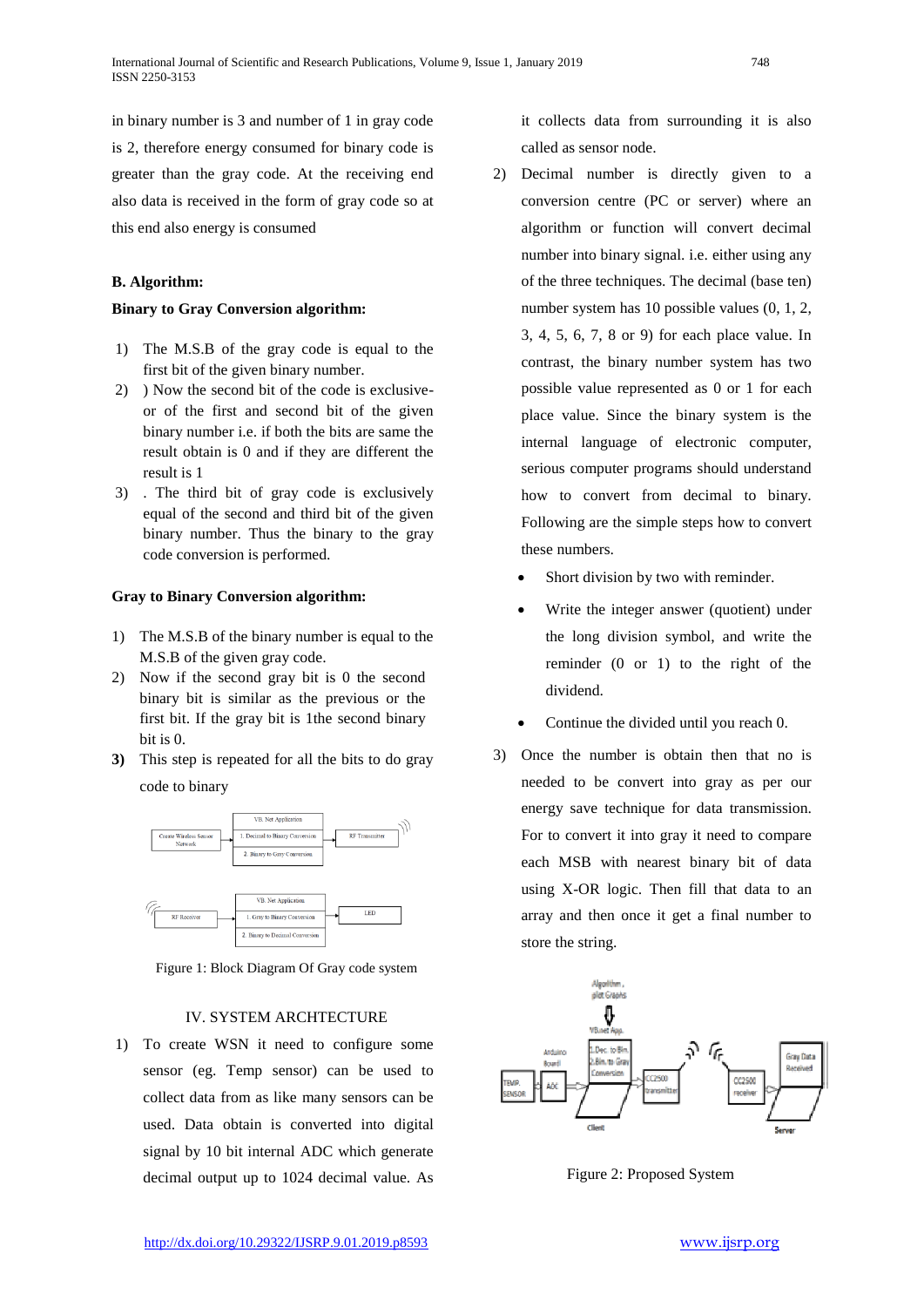4) Stored number is then given to transmitter node connected immediately to server using a microcontroller and CC2500 transceiver via a USB port to start serial communication.

5) CC2500 will receive the data obtained and then it shall be converted into a string, thus generate a complete sensor node.

6) Again at receiver side data is converted from gray to binary using a  $C_{++}$  function and a direct decimal value is obtained.

7) Decimal value obtained is display as temperature output on either on a LED or a computer

# Table 1. Comparison of TSS, RBNSiZeComm, and Proposed system

| Sr.             | Method     | Energy                      | <b>Energy Saved</b> |
|-----------------|------------|-----------------------------|---------------------|
| NO <sub>1</sub> | Name       | Received                    | In $%$              |
|                 |            | At                          |                     |
|                 | <b>TSS</b> | Transmitter<br>and Receiver | 20% -36.9%          |
|                 |            |                             |                     |
| 2               | RBNSiZe    | Transmitter                 | $33\% - 62\%$       |
|                 | Comm       |                             |                     |
| $\mathcal{E}$   | Proposed   | Transmitter<br>and Receiver | 50% - 70%           |

# **V. SYSTEM REQUIREMENT SPECIFICATION**

#### **i. Software Requirements**

- a] Visual Studio 2005/8/10
- b] .net Frame Work 2.0 and above
- c] OS Xp Service pack 2 and above

#### **ii. Hardware Requirements**

- a] 512 MB RAM
- b] 40 GB HDD
- c] Pentium processor with 1GHz processing Speed
- d] RF transmitter
- e] Microcontroller ARDINO board

# V. CONCLUSION

In this paper we represent the new energy efficient communication scheme that can saves energy simultaneously at the transmitter as well as receiver side. The basic of gray code method is, encoding the source data in gray code number system, coupled with use of silent periods for communicating the 0's in the encoded message and the transmission is possible in gray code format. This reduces the device recharging period. Our proposed

implementation can saves the energy and extend the battery life device.

# References

[1] R. Ghosh, K. Sinha, D. Datta, and B. Sinha, "TSS : An Energy Efficient Communication Scheme for Low Power

[2] Ian F. Akyildiz, Weilian Su, Yogesh Sankarasubramaniam, and Erdal Cayirci, "A Survey on Sensor Networks," in IEEE Communication Magazine, August 2002.

[3] Ilker Demirkol, Cem Ersoy, and Fatih Alagoz, "MAC Protocols for Wireless Sensor Networks: A Survey," in IEEE Communication Magazine, April 2006.

[4] Koushik Sinha, "An Energy-Efficient Communication Scheme for Wireless Networks:A Redundant Radix-Based Approach," IEEE Wireless Communication, vol. 10, no. 2, February 2011.

[5] I. Demirkol, C. Ersoy, and F. Alagoz, "MAC Protocols for Wireless Sensor Networks, a Survey," IEEE Comm. Mag., 2005.

[6] W. B. Heinzelman, A. Chandrakasan and H. Balakrishnan, "Energy efficient communication protocol for wireless microsensor networks," Proc. Intl. Conf. on Sys. Sc., 2000.

[7] W. Ye, J. Heidemann and D. Estrin, "An energy-efficient MAC Protocol for Wireless Sensor Networks," Proc. IEEE Infocom, pp. 1567-1576, 2002.

[8] C. Enz, A. El-Hoiydi, J.-D. Decotignie and V. Pereis, "WiseNET: an ultralow-power wireless sensor network solution," IEEE Computer, vol. 37, no. 8, pp. 62–70, 2004.

[9] Y. Zhu and R. Sivakumar, "Challenges: communication through silence in wireless sensor

networks," Proc. Intl.Conf. on Mobile Comp. and Networking (MobiCom), pp. 140–147, 2005.

[10] K. Sinha and B. P. Sinha, "A new energy-efficient wireless communication technique using redundant radix representation," Tech. Rep., Indian Stat. Inst., ISI/ACMU-07/01, 2007.

[11] Y. P. Chen, D. Wang and J. Zhang, "Variable-base tacit communication: a new energy efficient communication scheme for sensor networks," Proc. 1st Int. Conf. on Integrated Internet Ad hoc and Sensor Networks (InterSense), Nice, France, 200